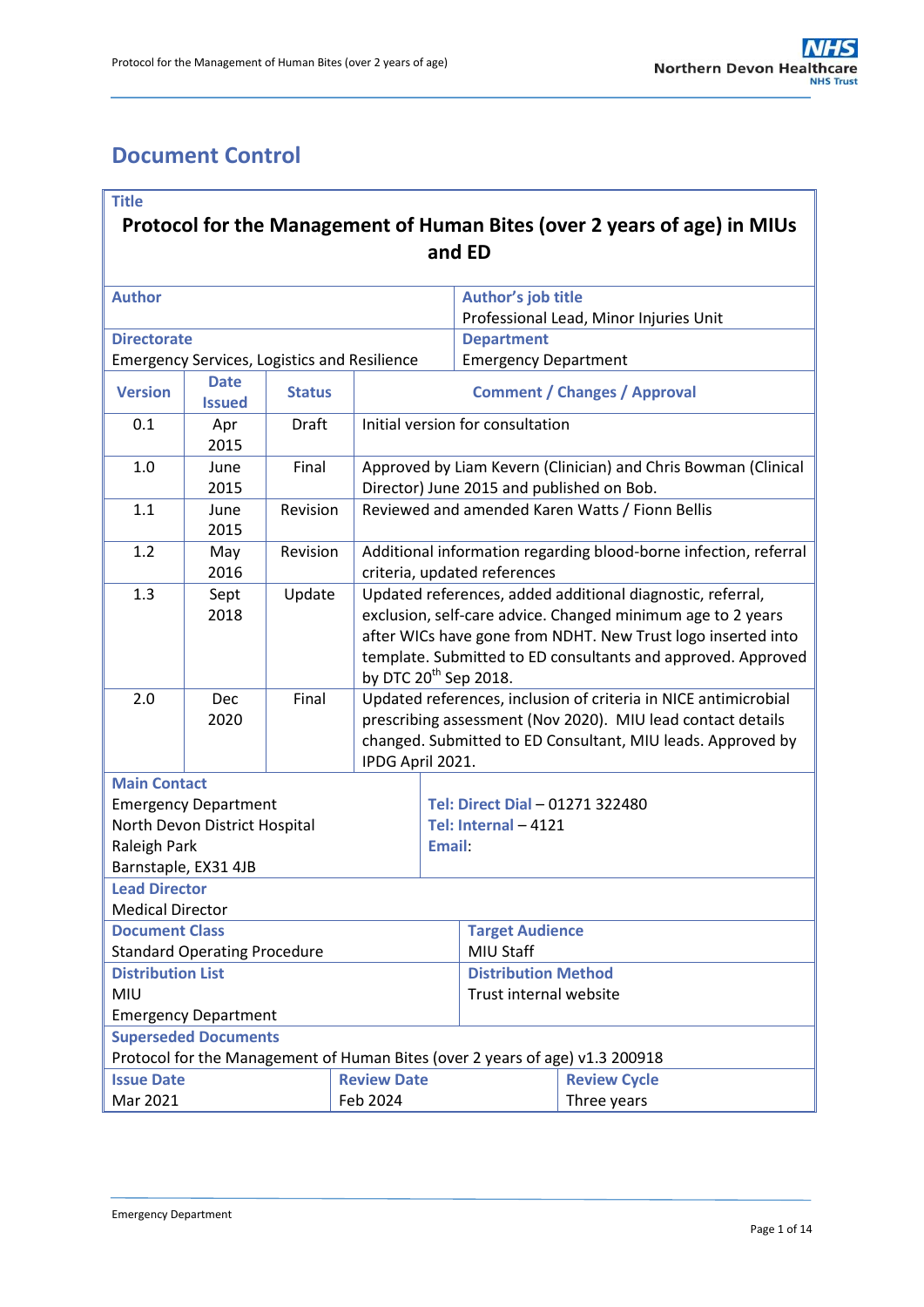| <b>Consulted with the following stakeholders</b><br><b>ED Consultant</b><br>$\bullet$<br><b>Antibiotic Working Group</b><br>$\bullet$<br>MIU Leads | <b>Contact responsible for implementation and</b><br>monitoring compliance:<br>Professional Lead, Minor Injuries Unit<br>Education/ training will be provided by:<br>Professional Lead, Minor Injuries Unit |  |  |  |  |  |
|----------------------------------------------------------------------------------------------------------------------------------------------------|-------------------------------------------------------------------------------------------------------------------------------------------------------------------------------------------------------------|--|--|--|--|--|
|                                                                                                                                                    |                                                                                                                                                                                                             |  |  |  |  |  |
| <b>Approval and Review Process</b>                                                                                                                 |                                                                                                                                                                                                             |  |  |  |  |  |
| Lead Clinician for Emergency Department                                                                                                            |                                                                                                                                                                                                             |  |  |  |  |  |
| <b>Local Archive Reference</b>                                                                                                                     |                                                                                                                                                                                                             |  |  |  |  |  |
| G:\Policies and Protocols                                                                                                                          |                                                                                                                                                                                                             |  |  |  |  |  |
| <b>Local Path</b>                                                                                                                                  |                                                                                                                                                                                                             |  |  |  |  |  |
| <b>MIU</b>                                                                                                                                         |                                                                                                                                                                                                             |  |  |  |  |  |
| <b>Filename</b>                                                                                                                                    |                                                                                                                                                                                                             |  |  |  |  |  |
| Protocol for the Management of Human Bites v1.4                                                                                                    |                                                                                                                                                                                                             |  |  |  |  |  |
| <b>Policy categories for Trust internal website</b>                                                                                                | <b>Tags for Trust internal website (Bob)</b>                                                                                                                                                                |  |  |  |  |  |
| (Bob)                                                                                                                                              |                                                                                                                                                                                                             |  |  |  |  |  |
| <b>MIU Protocols</b>                                                                                                                               |                                                                                                                                                                                                             |  |  |  |  |  |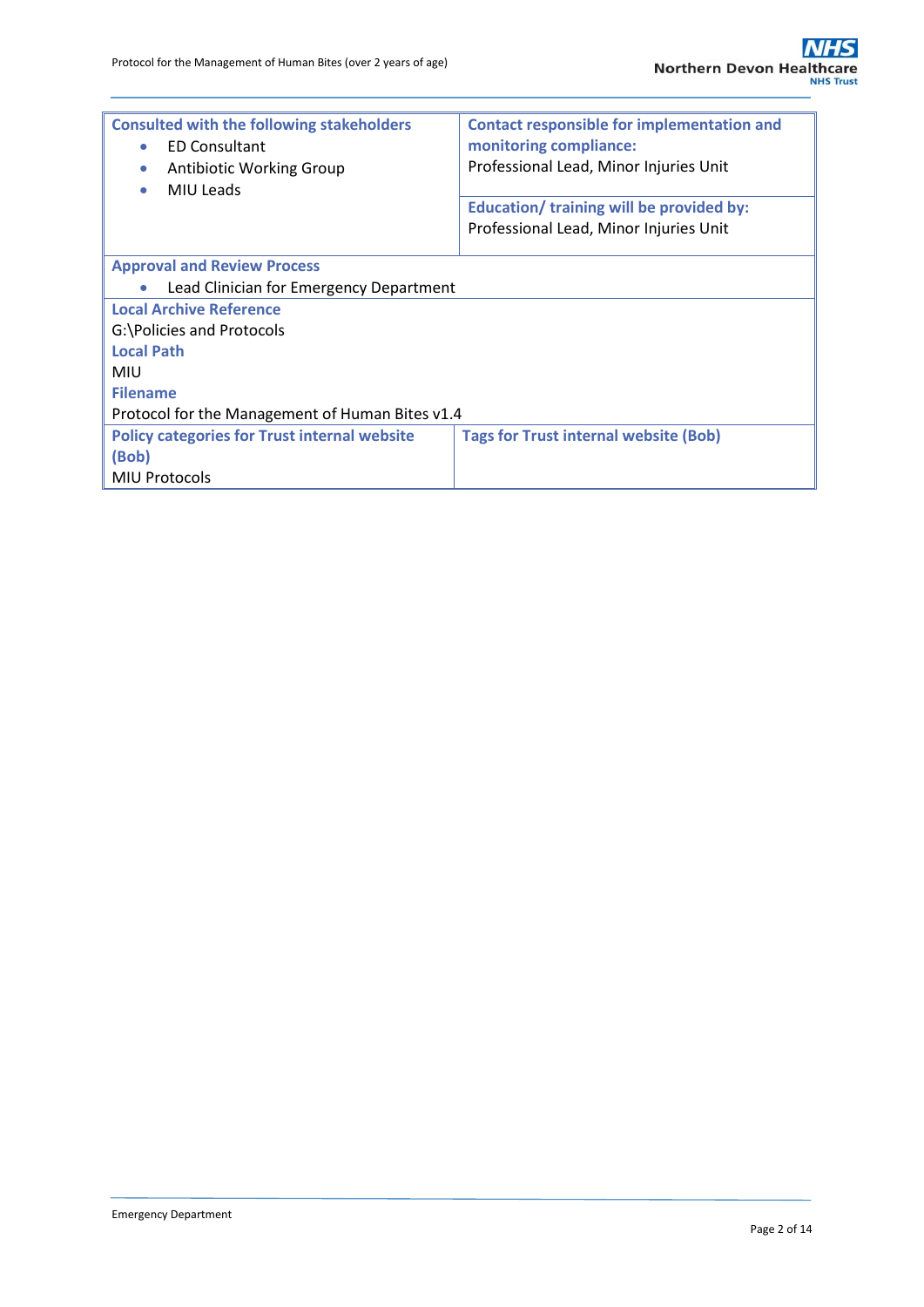# **CONTENTS**

| 1.                                                                                 |                                                                                   |  |  |  |
|------------------------------------------------------------------------------------|-----------------------------------------------------------------------------------|--|--|--|
| 2.                                                                                 |                                                                                   |  |  |  |
| 3.                                                                                 |                                                                                   |  |  |  |
| 4.                                                                                 |                                                                                   |  |  |  |
|                                                                                    |                                                                                   |  |  |  |
| 6.                                                                                 |                                                                                   |  |  |  |
| 7.                                                                                 |                                                                                   |  |  |  |
| 8.                                                                                 |                                                                                   |  |  |  |
| 9.                                                                                 |                                                                                   |  |  |  |
| APPENDIX A - Essential Documentation for All Patients Attending Unit or Centre  11 |                                                                                   |  |  |  |
|                                                                                    | APPENDIX B - Essential Documentation for All Patients Attending Unit or Centre 13 |  |  |  |
| APPENDIX C – Protocol for the Management of Human Bites (over 2 years of age)  14  |                                                                                   |  |  |  |

## <span id="page-2-0"></span>**1. Purpose**

- **1.1.** This Management of Human Bites (in patients over 2 years of age) Protocol is for the use by staff employed by Northern Devon Healthcare Trust who have achieved the agreed clinical competencies to work under this procedure.
- **1.2.** The Protocol applies to patients who are 2 years of age or over, and who present to MIU or ED with acute symptoms which have not been previously treated.

## <span id="page-2-1"></span>**2. Presenting Symptoms**

Scratch, laceration, evulsion or puncture injury, which may or may not lead to infection, or may already be demonstrating clear signs of infection.

Signs of infection may arise 24-72 hours following a bite:

- Localised cellulitis
- Pain
- **Swelling**
- Erythema
- Serosanguineous or purulent discharge
- Regional lymphadenopathy
- Fever
- Decreased range of movement

Other symptoms and signs:

Loss of function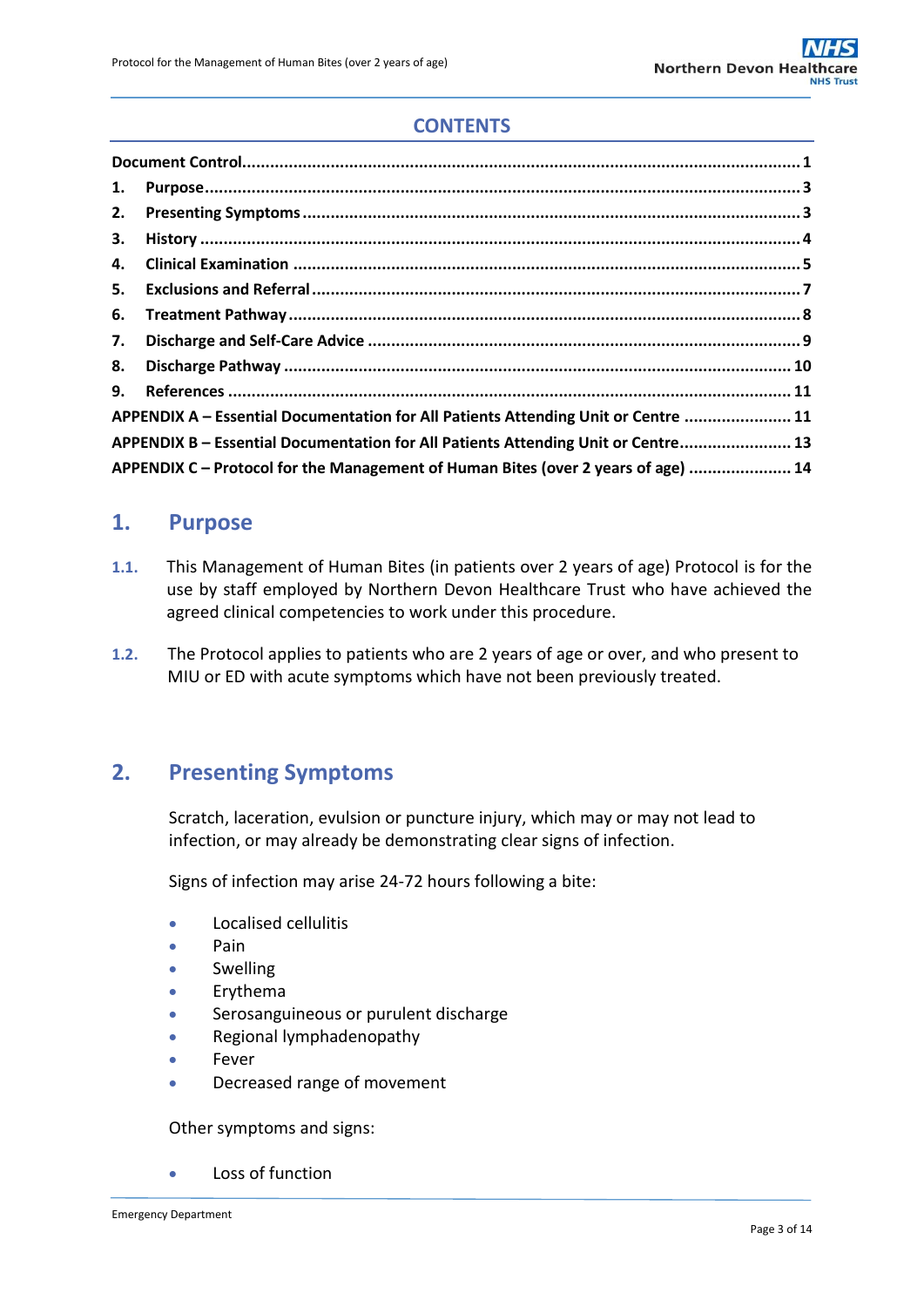- **•** Paraesthesia
- Foreign body (e.g. tooth fragment)

## <span id="page-3-0"></span>**3. History**

- **3.1. Refer to Protocol for History Taking and Clinical Documentation.**
- **3.2. Ask about and document all findings fully – positive and negative in case of future litigation:**
	- Onset, duration and progression of symptoms
	- How and when bite occurred
	- Whether the skin was broken or blood was involved (from both biter and patient)
	- Location, depth and appearance of bite wound(s) [diagrams or photographs may be useful, especially where referral is necessary]
	- Risk factors for developing wound infection if no signs already present (diabetes, immunosuppression)
	- Risk of serious internal bleeding e.g. on blood thinning medication, known clotting disorder
	- Who the biter was in relation to the patient, and whether anything is known about them
		- $\triangleright$  Risk of acquiring a blood-borne infection (e.g. hepatitis B or C, HIV)
	- NB. If story and bite wound do not appear to match, be aware that patients may not volunteer that the biter was a human due to fears of litigation. Additional careful questioning may be needed to get accurate identification of species.
	- If concerns about the history or a child / young person / vulnerable adult patient is presenting with bite(s), refer to safeguarding
	- The nature of the bite (occlusal or clenched fist)
	- Force involved or crush injury
	- First aid measures already taken before presenting to clinic

History of biter (if known):

- HIV positive
- Hepatitis B surface antigen (HBsAq) positive or hepatitis C positive
- Syphilis, rabies or recent history of foreign travel / unusual erratic behaviour out of character
- Known intravenous drug user / engages in other risky behaviours
- **Often status of biter will be unknown**

History of patient:

- **•** HIV positive
- Hepatitis B surface antigen (HBsAq) positive or hepatitis C positive
- Check vaccination status for hepatitis B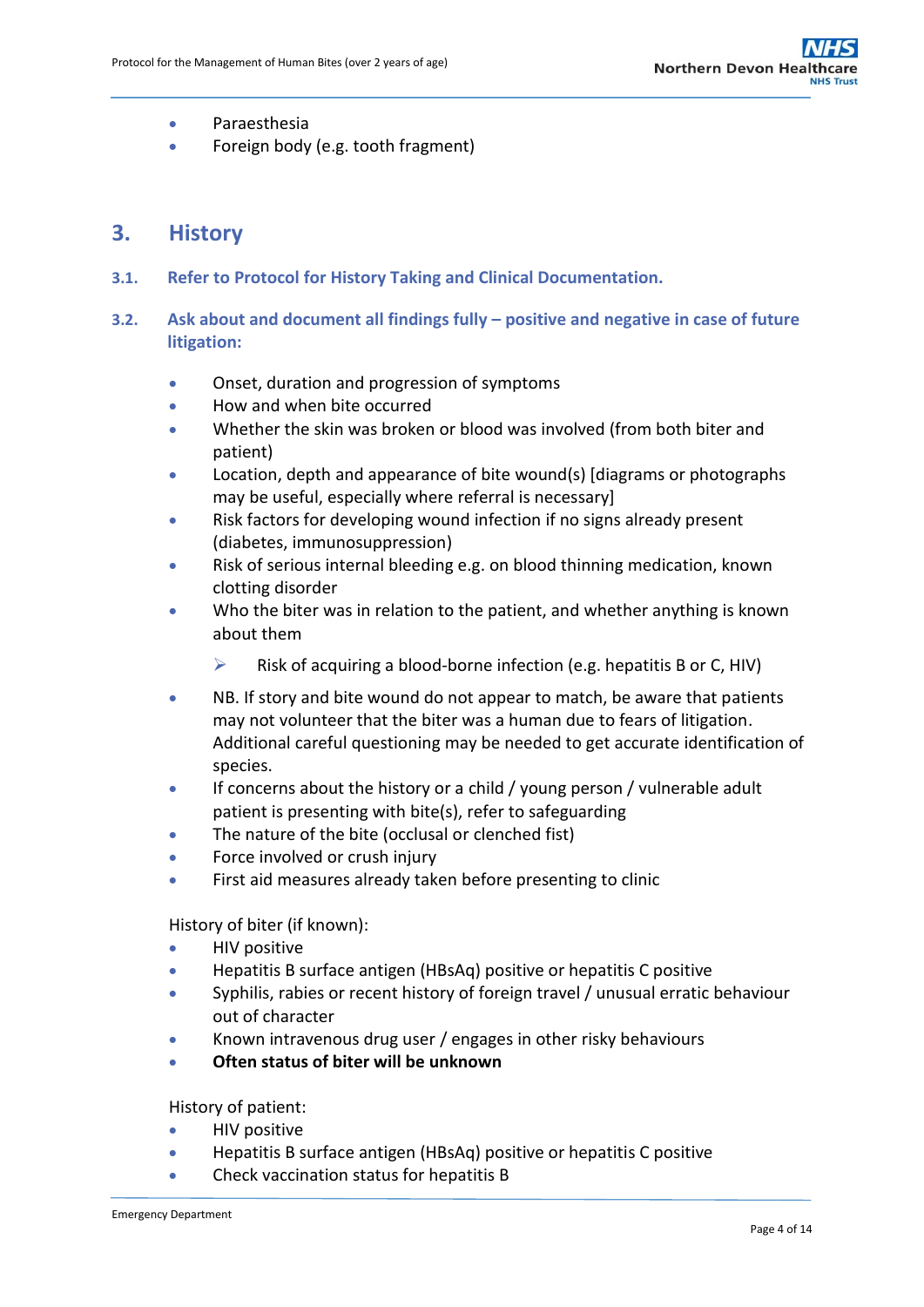- **•** Tetanus immunisation status
- Other immune compromise
- **Significant risks to be referred to Emergency Department**
- Take an allergy history
- Take a medications history particularly note blood thinning medication and immunosuppressants
- Ascertain if the patient has any long-term devices or previous surgical interventions in the area of the bite which could become compromised / infected due to the bite, such as: cerebral shunt ±drainage tubes (for bites on the head or neck), plates/rods or wires fixing bones in place, skin grafts, prostheses, mesh, cosmetic procedures, keyhole surgery
- Ask about first aid measures already taken, or treatments received if patient is returning with recurrence of symptoms
- Consult Labcentre and document any recent skin swab results, check MRSA status, ESBL status

# <span id="page-4-0"></span>**4. Clinical Examination**

**Use ABCDE approach if patient is systemically unwell to include NEWS2 / PEWS recorded for onward referral**

**Examine the patient and document fully the following information, positive and negative findings in case of future litigation:**

- **4.1.** Observe patient's general appearance.
	- Pallor
	- **Sweating or flushed**
	- Lethargy/malaise
- **4.2.** Examine and if possible palpate the wound site using gloves [diagrams or photographs may be useful, especially where referral is necessary], looking for:
	- Deep layers of tissue may move with positional changes after the bite injury, disguising the true depth of the wound.
	- The size and depth of the injury.
		- $\triangleright$  An intercanine distance of less than 3 cm suggests a child bite; more than 3 cm suggests an adult bite.
	- The type of wound (for example closed fist, laceration, puncture, abrasion, crush, haematoma, avulsion, amputation).
	- The degree of crush injury, devitalized tissue, nerve or tendon damage, and involvement of muscle, bones, joints, or blood vessels.
	- Examine wounds overlying a joint through the full range of motion to detect retracted injuries and tendon rupture.
	- Neurovascular function in the area distal to the bite check pulses and sensation.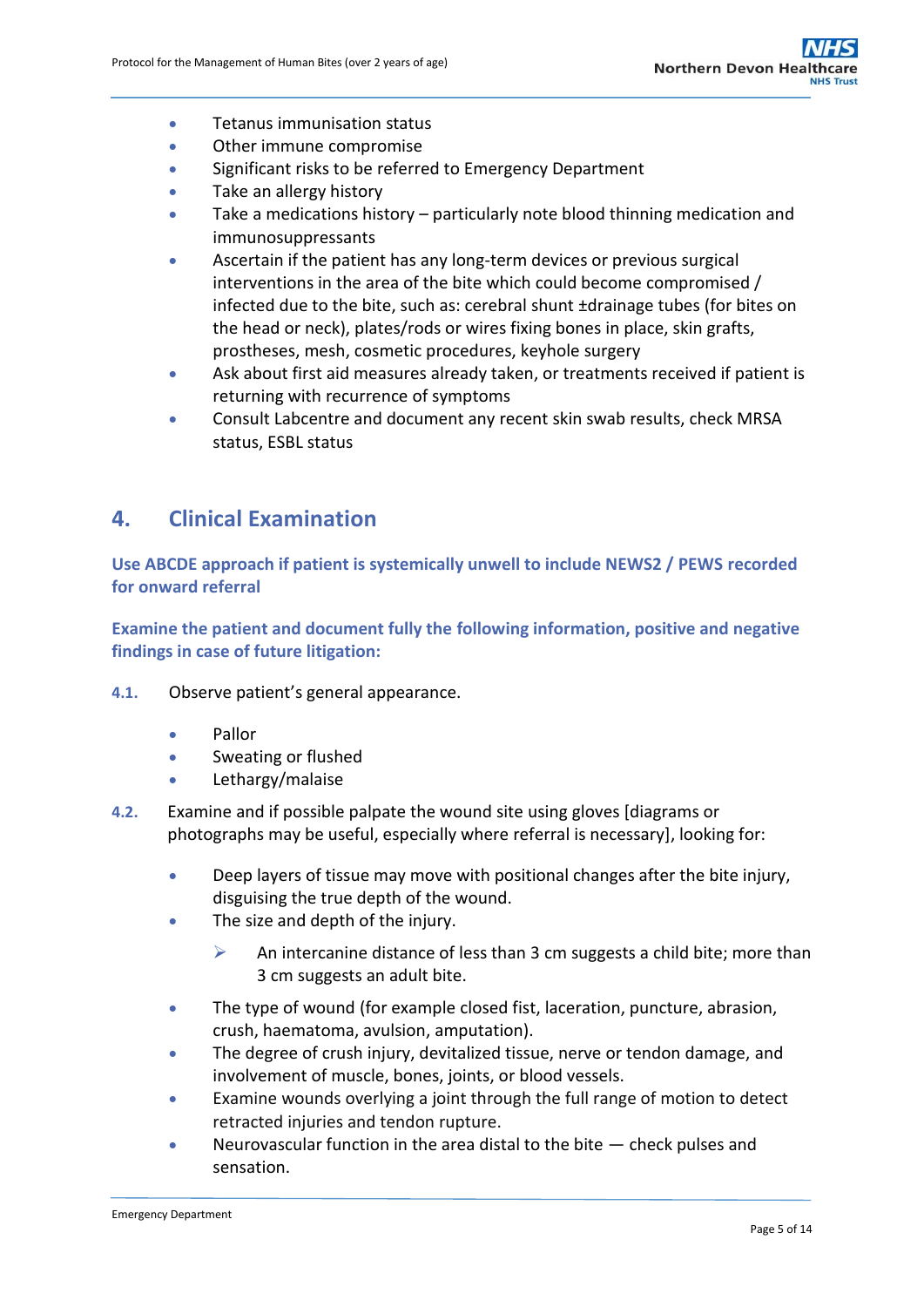- The range of movement of any adjacent joints.
- Any lymphadenopathy.
- The presence of any foreign bodies (for example teeth) in the wound.
- Any signs of infection (for example redness, swelling, induration, necrotic tissue, purulent discharge, pain, localized cellulitis, lymphangitis, lymphadenopathy, or fever).
- Facial bites: perform an intraoral examination to exclude cheek lacerations with an intraoral communication.
- Determine whether the person is at increased risk of the wound becoming infected, due to:
	- $\triangleright$  The nature of the bite (deep, contaminated wounds; puncture or crush wounds; significant tissue destruction / devitalisation).
	- $\triangleright$  Site of injury (for example hands, feet, face, or genitals; areas of poor perfusion or lymphatic return; cartilage and bony extremities or near a prosthetic joint implant).
	- $\triangleright$  Wound penetrating bone, joints, tendons, or vascular structures.
	- $\triangleright$  Delayed presentation (more than 8 hours after sustaining injury).
	- $\triangleright$  Associated medical conditions (for example diabetes mellitus, asplenia, immunocompromised status, chronic liver disease, prosthetic heart valve or joint).
	- $\triangleright$  Their age (neonates, infants, and elderly people are at higher risk of infection).
- **4.3.** Record observations and document and act on the NEWS2 (or PEWS), referring to secondary care if required. Assess children under 5 who present with fever according to the NICE guideline or Trust protocol (both based on the same information) on feverish illness in under 5s:
	- Blood pressure for all adult patients, child only if indicated by feverish illness traffic light risk assessment (see appendix)
	- $Sao2$ ,
	- $\bullet$  CRT,
	- Pulse,
	- Respiratory rate
	- Urine output (as a measure of dehydration)
- **4.4. Although rare, suspect child maltreatment** if there is a report or appearance of a human bite mark that is thought unlikely to have been caused by a young child. Also consider safeguarding issues if a vulnerable adult receives a bite injury.
- **4.5.** Investigations:
	- X-ray for:
		- $\triangleright$  Clenched fist injuries to exclude presence of teeth and dental fragments or exclude bone damage
		- $\triangleright$  Crush injuries, suspected fractures or other foreign bodies
		- $\triangleright$  Request soft tissue views for foreign bodies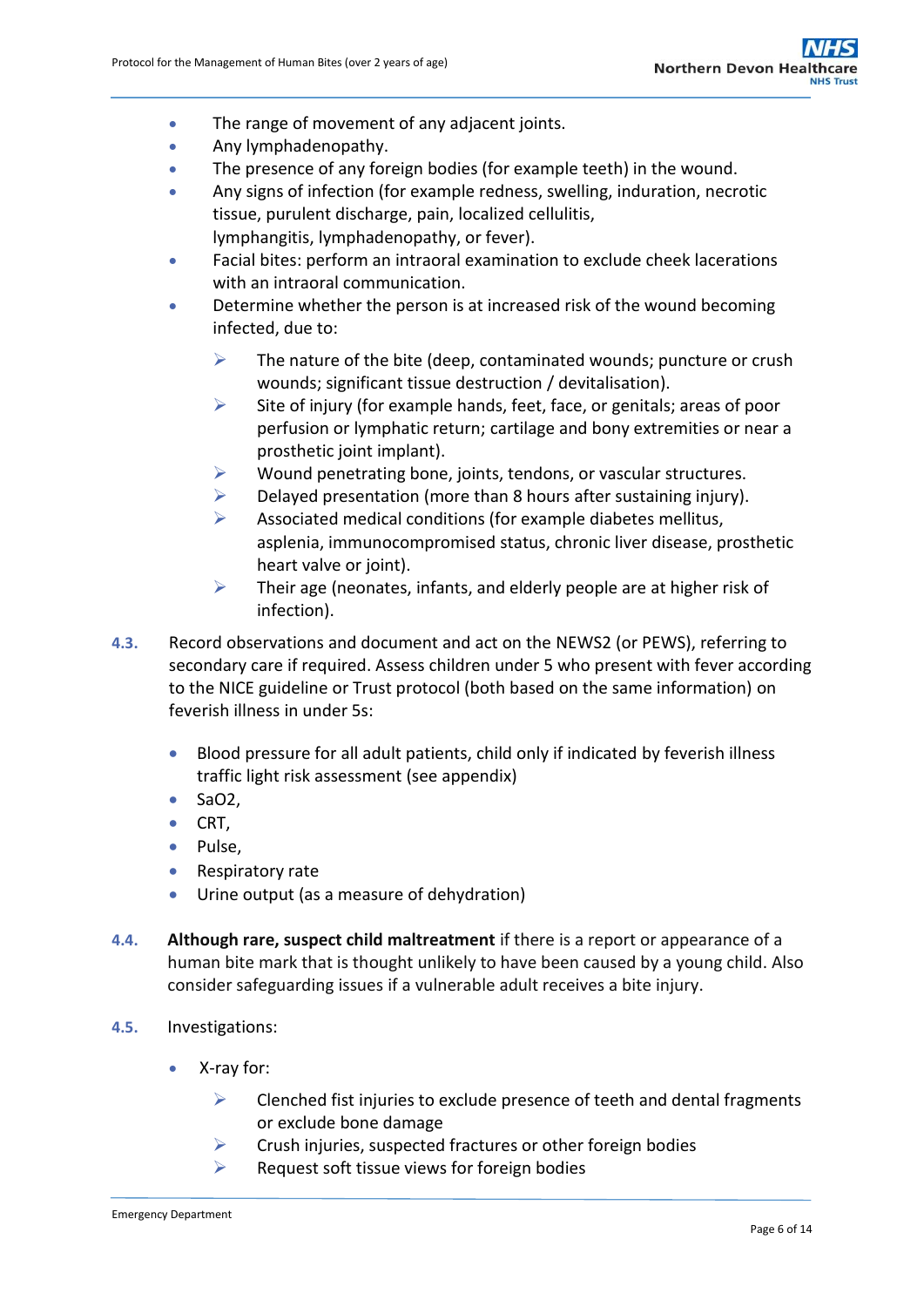- Send sample of pus from wound for microbiology, if present
- Send blood cultures if patient has or reports history of fevers/rigors

# <span id="page-6-0"></span>**5. Exclusions and Referral**

### **5.1.** Red flags to refer to the ED

- Blood vessel damage significant bleeding from wound site, or haemorrhage
- Involvement of bones, nerves, tendons, or deep penetrating tissue injury
- Bite to the face / wound requires more technical suturing than can be performed in the MIU by Nurse Practitioner
- Foreign body which cannot be extracted safely by Nurse Practitioner (e.g. suspected to have damaged other internal structures, associated with significant bleeding, failed attempt(s), unco-operative patient who requires sedation); or suspected foreign body requiring radiological investigation
- Increased risk of wound infection due to:
	- $\triangleright$  The nature of the bite (deep, contaminated wounds; puncture or crush wounds; significant tissue destruction).
	- $\triangleright$  Site of injury (for example hands, feet, face, or genitals; areas of poor perfusion or lymphatic return; or near a prosthetic joint implant).
	- $\triangleright$  Wound penetrating bone, joints, tendons, or vascular structures.
	- $\triangleright$  Delayed presentation (more than 8 hours).
	- $\triangleright$  Associated medical conditions (for example diabetes mellitus, asplenia, immunocompromised status, chronic liver disease, prosthetic heart valve or joint).
	- $\triangleright$  Their age (infants and elderly people are at higher risk of infection).
	- $\triangleright$  Bites to ear and nose cartilage
- Detached body tissue: Wrap body tissue (e.g. ears) in a clean tissue and store in a plastic bag with ice for transport to secondary care
- Positive history or high level of concern regarding blood-borne infection in biter (Hepatitis/ HIV / other)
- Pain out of proportion to the appearance of the injury
- Active infection in/around wound site, **with systemic symptoms** (e.g. fast heart rate, low blood pressure, patient appears unwell)
- Patients who are otherwise systemically unwell enough to warrant urgent review by a medical professional
- Previous treatment failure and severe symptoms
- Any safeguarding concerns seek advice
- High risk for tetanus and requiring administration of human immunoglobulin
- Refer all children under 2 years of age to a medical practitioner
- Wound requires larger-scale debridement than is considered safe for Nurse practitioner to attempt in MIU setting
- **5.2.** Refer the following patients to a medical practitioner for investigation and treatment on a less urgent basis, as symptoms dictate: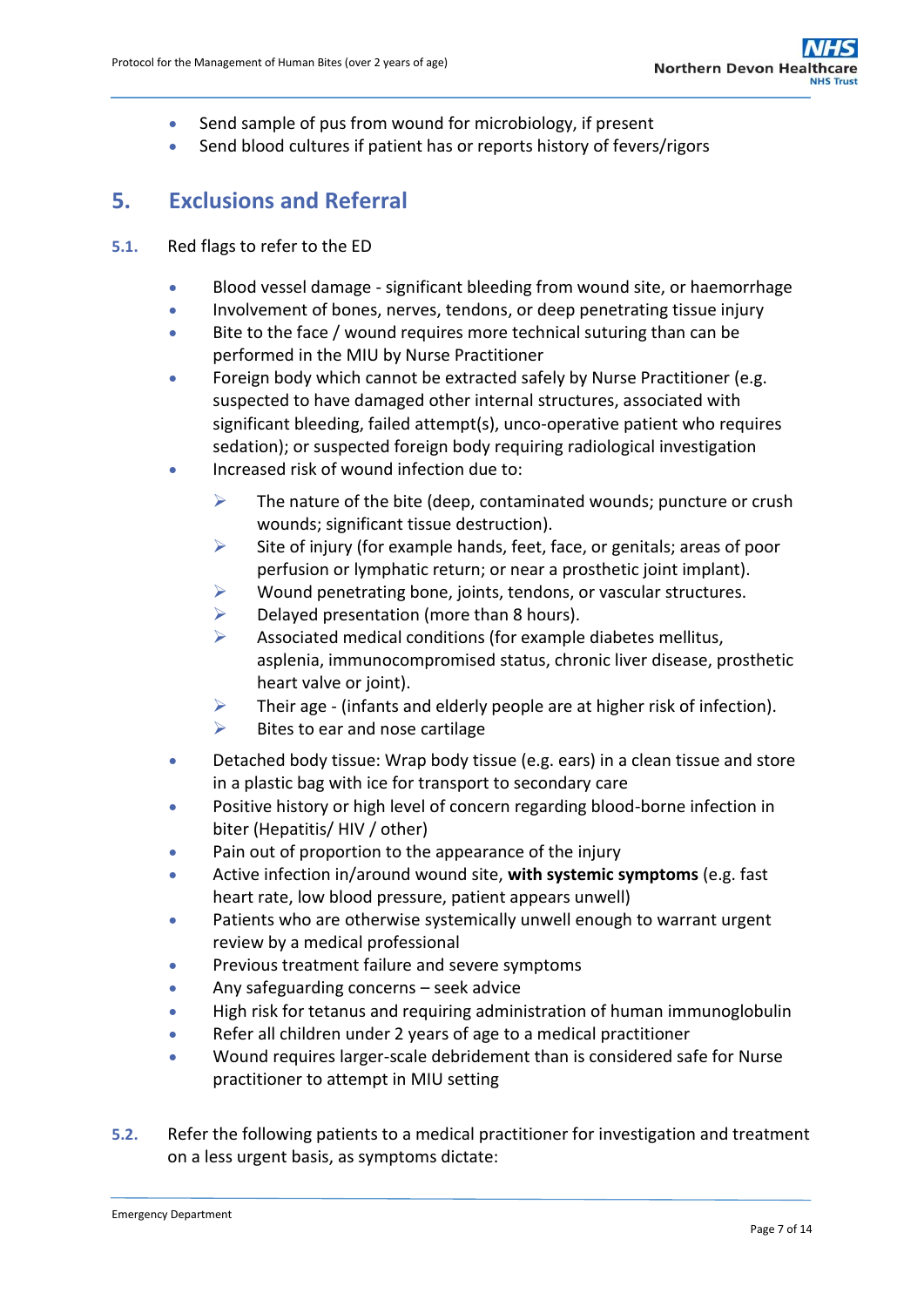- Symptoms and signs suggesting mild infection and previous/current treatment failure
- Active infection in/around wound site, without systemic symptoms but with previous skin screening results positive for MRSA
- Older bite wounds which appear healed, but which need follow-up for HIV/Hepatitis screening, or where loss of function has since become apparent

## <span id="page-7-0"></span>**6. Treatment Pathway**

## **6.1. Initial management of bites:**

- Encourage wound to bleed if it has just occurred, unless it is already bleeding freely
- Remove foreign bodies if competent to do so
- Irrigate thoroughly with warm water or sodium chloride 0.9%
- Do not close wound
- Administer analgesia as per PATIENT GROUP DIRECTION if required
- Apply non-adherent dressing
- Use results of risk assessment to ascertain need for tetanus prophylaxis and administer using PATIENT GROUP DIRECTION if required
- Patients who are otherwise well and have a human bite that has not broken the skin will not require antibiotics.
- Patients who are presenting 72 hours or more after receiving the bite, where there are no signs or symptoms of infection will not usually require antibiotics. Advise patient to continue monitoring the wound carefully and return for further assessment if concerned.

## **6.2. Prophylaxis of infection in high-risk individuals**

- Patients who present within the first 72 hours of receiving a bite and who fall within the following criteria should be supplied with a 3-day course of antibiotics as per PATIENT GROUP DIRECTION to prevent infection:
	- $\triangleright$  All patients presenting with a human bite that has broken the skin and drawn blood
	- $\triangleright$  All patients presenting with a human bite that has broken the skin but not drawn blood in high-risk area such as the hands, feet, face, genitals, skin overlying cartilaginous structures, or an area of poor circulation.
	- $\triangleright$  Patients with a comorbidity at higher risk of infection (such as diabetes, immunosuppression, asplenia, or decompensated liver disease) presenting with a human bite that has broken the skin but not drawn blood.
	- $\triangleright$  Co-amoxiclav (first-line), or doxycycline and metronidazole for nonpregnant patients over 12 years who are allergic to penicillin
		- $\Rightarrow$  Refer patients who are allergic to penicillin and pregnant or under 12 years old to a medical practitioner or non-medical prescriber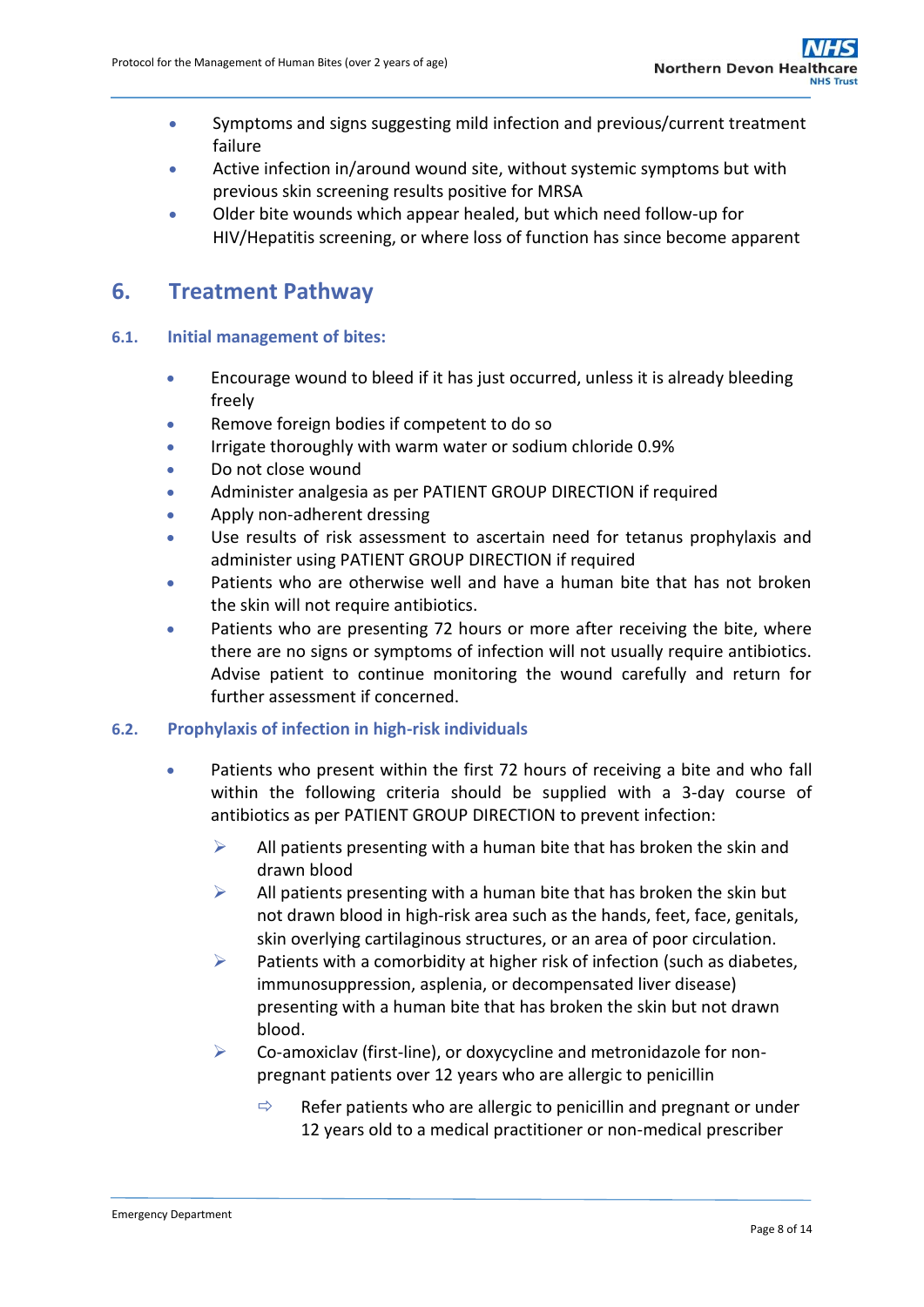- After initial management of physical wound, (including provision of PGD antibiotics if necessary), carry out risk assessment on wound according to "Inoculation Injuries Policy" on BOB. [https://www.northdevonhealth.nhs.uk/wp](https://www.northdevonhealth.nhs.uk/wp-content/uploads/2017/11/Management-of-Inoculation-Injuries-Policy-v4.0-Sept-2017.pdf)[content/uploads/2017/11/Management-of-Inoculation-Injuries-Policy-v4.0-](https://www.northdevonhealth.nhs.uk/wp-content/uploads/2017/11/Management-of-Inoculation-Injuries-Policy-v4.0-Sept-2017.pdf) [Sept-2017.pdf](https://www.northdevonhealth.nhs.uk/wp-content/uploads/2017/11/Management-of-Inoculation-Injuries-Policy-v4.0-Sept-2017.pdf)
- Refer patients with high risk injuries for blood borne viruses for urgent assessment in ED, as per inoculation injuries policy.
- **6.3. Treatment for Infected Human Bite:**
	- Send pus or a deep wound swab for culture before cleaning wound
	- See Management of Inoculation Injuries policy for details regarding risk assessment and referral criteri[a https://www.northdevonhealth.nhs.uk/wp](https://www.northdevonhealth.nhs.uk/wp-content/uploads/2017/11/Management-of-Inoculation-Injuries-Policy-v4.0-Sept-2017.pdf)[content/uploads/2017/11/Management-of-Inoculation-Injuries-Policy-v4.0-](https://www.northdevonhealth.nhs.uk/wp-content/uploads/2017/11/Management-of-Inoculation-Injuries-Policy-v4.0-Sept-2017.pdf) [Sept-2017.pdf](https://www.northdevonhealth.nhs.uk/wp-content/uploads/2017/11/Management-of-Inoculation-Injuries-Policy-v4.0-Sept-2017.pdf)
	- State on the microbiology form that the samples are from an infected human bite, blood-borne infection history from biter (if known) and any other details specified by the Management of Inoculation Injuries policy
	- Record baseline observations including PEWS / EWS
	- Supply 5 days of antibiotics for all infected human bite wounds assessed as suitable for treatment in the patient's usual place of residence, as per PATIENT GROUP DIRECTION
		- $\triangleright$  Co-amoxiclav (first-line), or doxycycline and metronidazole for nonpregnant patients over 12 years who are allergic to penicillin
	- Refer patients who are allergic to penicillin and pregnant or under 12 years old to a medical practitioner or non-medical prescriber
	- Apply non-adherent dressing
	- Refer patients with severe infections or patients who are systemically unwell to the Emergency Department as intravenous antibiotics may be required
	- Consider extended course of 7 days for large, deep, infected wounds or infected wounds around joints or areas with poor circulation

# <span id="page-8-0"></span>**7. Discharge and Self-Care Advice**

All human bites:

- Advise to observe for signs of infection and, if these develop, attend for urgent review
- Review infected wounds at 24 and 48 hours to ensure infection is responding to treatment
- Advise to attend for urgent review if they feel increasingly systemically unwell / new redness or swelling around wound / new appearance of tracking red lines away from wound / new abscess, pus or discharge / wound dehiscence or significant bleeding
- Advise to keep wound(s) clean and dry and avoid activities which might break the wound open again.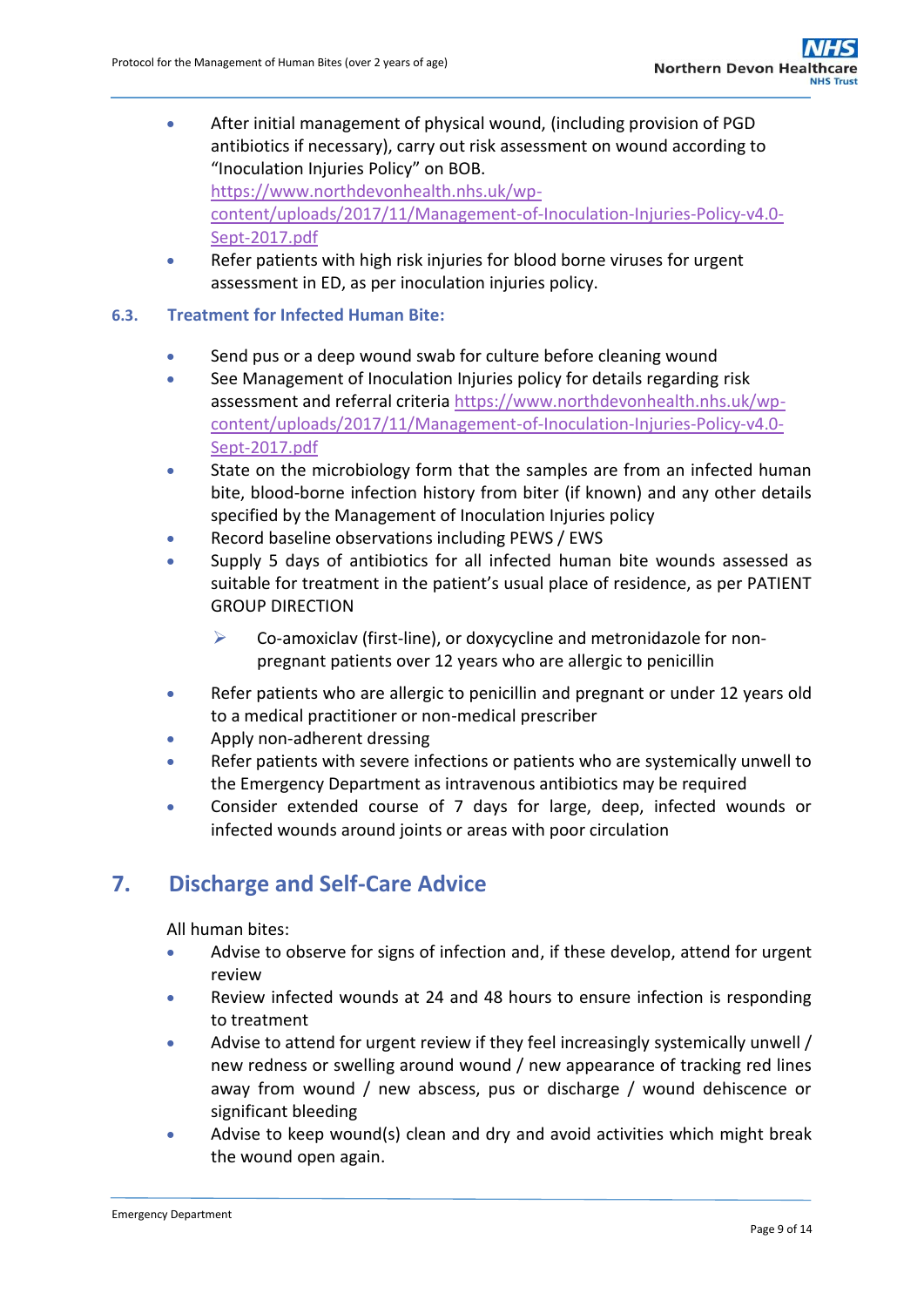- Advise which type of dressing is most suitable for the wound if the patient needs to cover it for occupational reasons.
- Explain how often dressings should be changed and how to safely clean around the wound. For wounds requiring dressing by a Nurse, ensure referral to DNs / practice Nurse / ED follow-up clinic as appropriate, and that the patient/carer knows when to attend.
- Refer to GP for a fit note if using the wounded area of the body for work would impair recovery or affect ability to perform duties safely e.g. food preparation / exposure to excessive moisture / dirty environment / range of movement affected etc.
- If skin at the edges of the wound is dry and cracking, then an unscented nonmedicated moisturising cream may be recommended. Products such as Doublebase® or E45® are suitable for this use and can be purchased over the counter in most shops and Pharmacies. *NB. Aqueous cream is licensed only as a soap substitute and should not be recommended for use as a leave-on moisturiser.*
- If blood borne virus testing is required, advise the patient that more than one test is required, over a number of months, to make sure of continued negative status. The results are usually followed up with their GP – the ED clinicians will be able to advise on precise timescales and when and where to present for follow-up screening

# <span id="page-9-0"></span>**8. Discharge Pathway**

 Ensure patient is issued with appropriate advice sheet (if available) and that patient understands the need to return if symptoms change or worsens.

## **DOCUMENTATION TO BE COMPLETED**

- Clinical treatment record as per Documentation & record keeping policies. Copy of clinical treatment record to General Practitioner; to be sent to surgery as per Record keeping policy.
- For patients being transferred to secondary care, ensure a copy of the clinical treatment record is sent with patient. A copy will also be sent to surgery in normal manner.

## **For patients seeing their General Practitioner in next 24 hours ensure patient is given a copy of the clinical treatment record to take with them. A copy will also be sent to surgery in the normal manner.**

### **BEFORE DISCHARGE ENSURE:**

- Those patients who have been referred for further acute intervention has appropriate transport to meet their needs, all relevant treatment has been prescribed and administered and correct information and documentation is given to the patient.
- The patient understands that if condition deteriorates or they have further concerns they should seek further advice.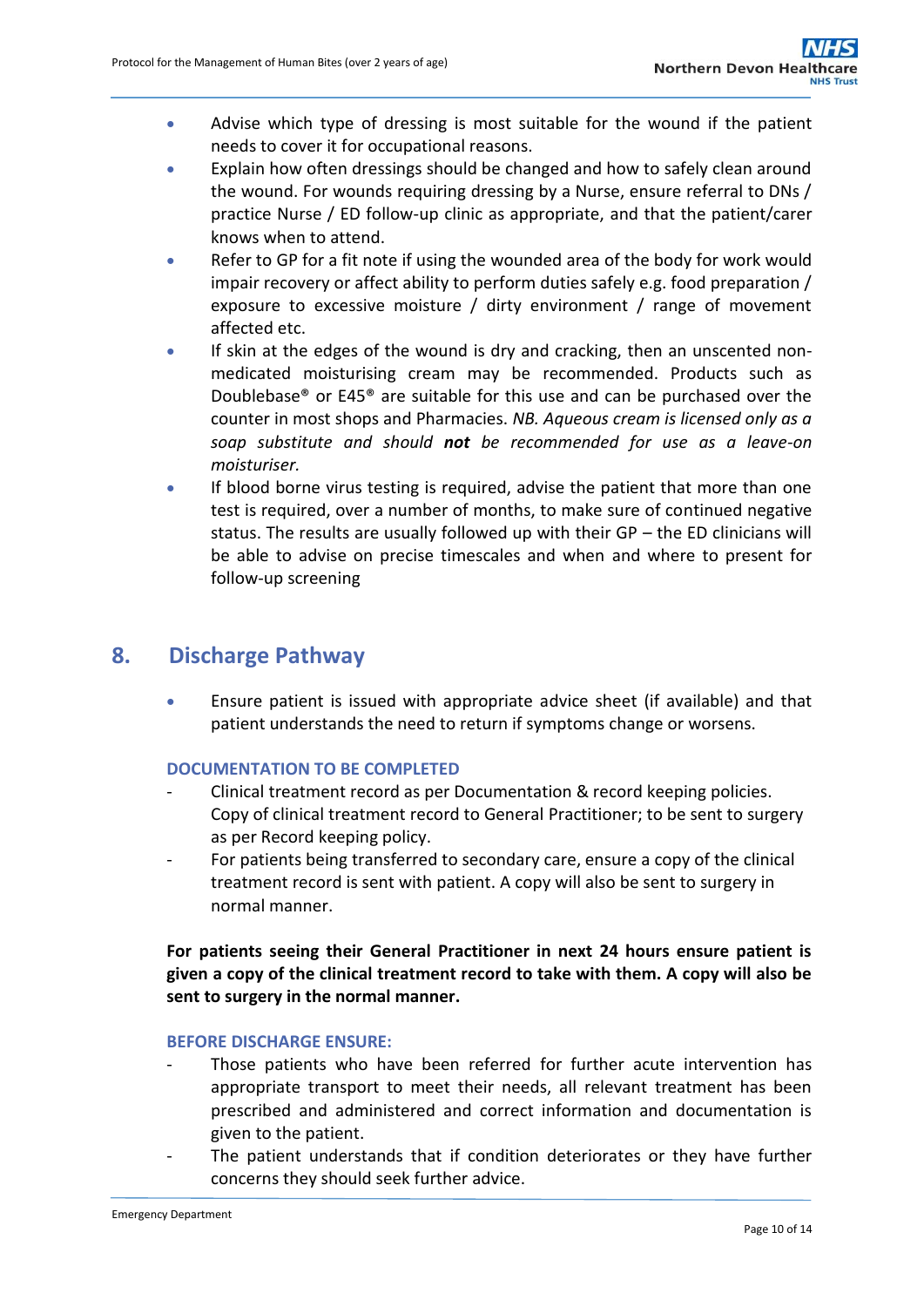- The patient demonstrates understanding of advice given during consultation.
- The patient has been provided with written advice leaflet to re-enforce advice given during consultation.
- The patient demonstrates an understanding of how to manage subsequent problems.

## <span id="page-10-0"></span>**9. References**

- Clinical Knowledge Summaries (October 2020)
- British Natural Formulary, via Medicines Complete online
- BNF for children, via Medicines Complete online
- Public Health England Guidance on Tetanus, via [https://www.gov.uk/government/collections/tetanus-guidance-data-and](https://www.gov.uk/government/collections/tetanus-guidance-data-and-analysis)[analysis](https://www.gov.uk/government/collections/tetanus-guidance-data-and-analysis) (accessed 2nd December 2020)
- Patient Group Direction Policy (2015, extended April 2020)
- North and East Devon Formulary Skin and Soft Tissue Infections, via [https://northeast.devonformularyguidance.nhs.uk/formulary/chapters/5.](https://northeast.devonformularyguidance.nhs.uk/formulary/chapters/5.-infections/skin-infections) [infections/skin-infections](https://northeast.devonformularyguidance.nhs.uk/formulary/chapters/5.-infections/skin-infections) (accessed 2nd December 2020)
- The Green Book Immunisation Against Infectious Disease, online via www.gov.uk
- Management of Inoculation Injures Policy v5.0 (2019)

### <span id="page-10-1"></span>**APPENDIX A – Essential Documentation for All Patients Attending Unit or Centre**

#### Adults Consent

Gain consent to be seen by a nurse practitioner

Gain consent for treatment and sharing information

Clinical Presentation

If unwell assess for:

- Airway
- Breathing
- **Circulation**
- Disability
- **Exposure**

Document a full set of observations including neurological observations including Glasgow coma score if applicable.

Record NEWS2: if 7 or above arrange immediate transfer to secondary care.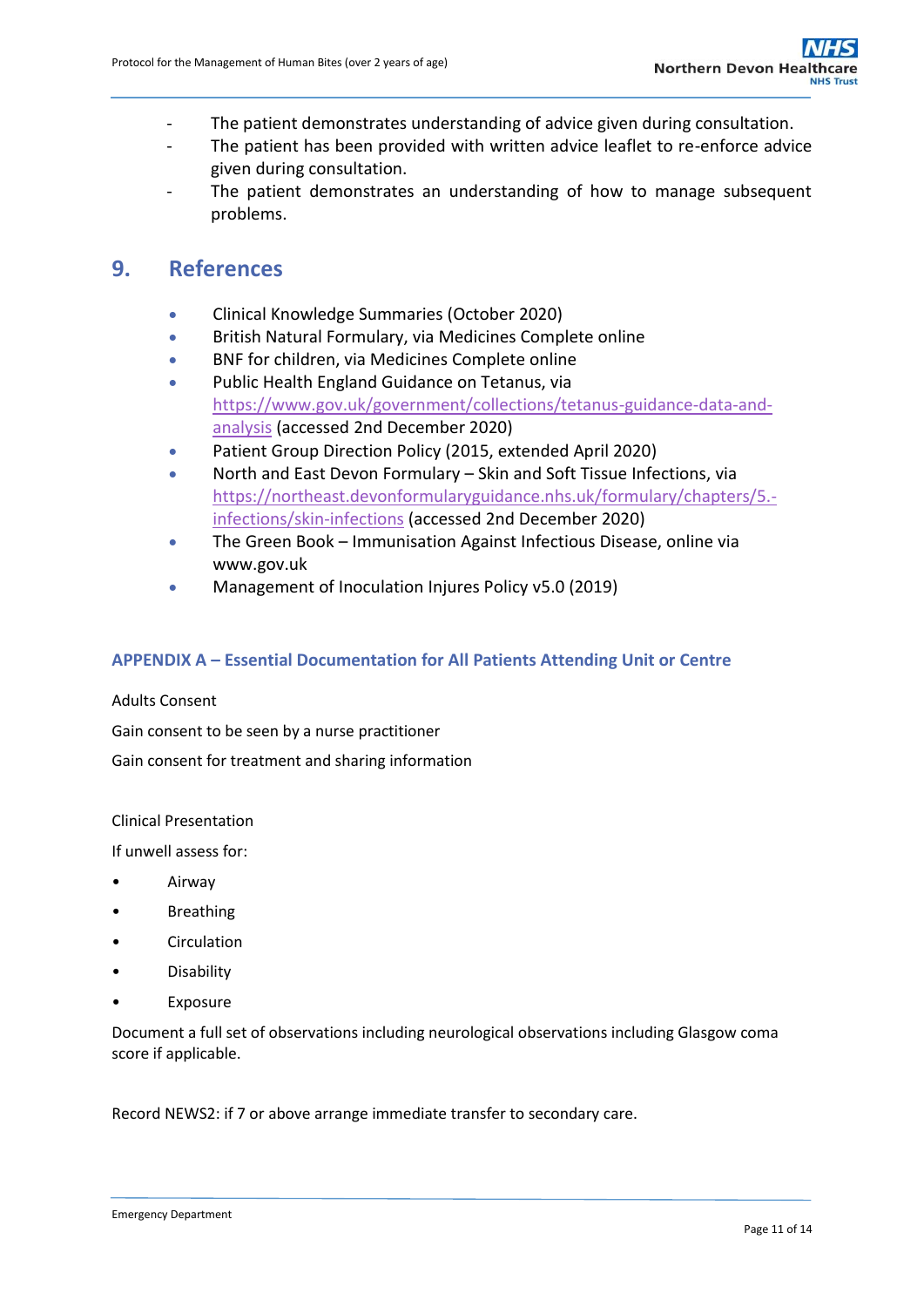Document pain score using numeric rating scale. For cognitively impaired patients document any signs of pain (e.g. grimaces or distress).

#### Safeguarding

- Assess for mental capacity and if person is a vulnerable adult.
- Assess for learning disability and whether patient has a hospital passport in place.
- Assess for risk of domestic abuse.
- Assess falls risk. Complete falls referral if applicable.
- Document names of persons accompanying patient.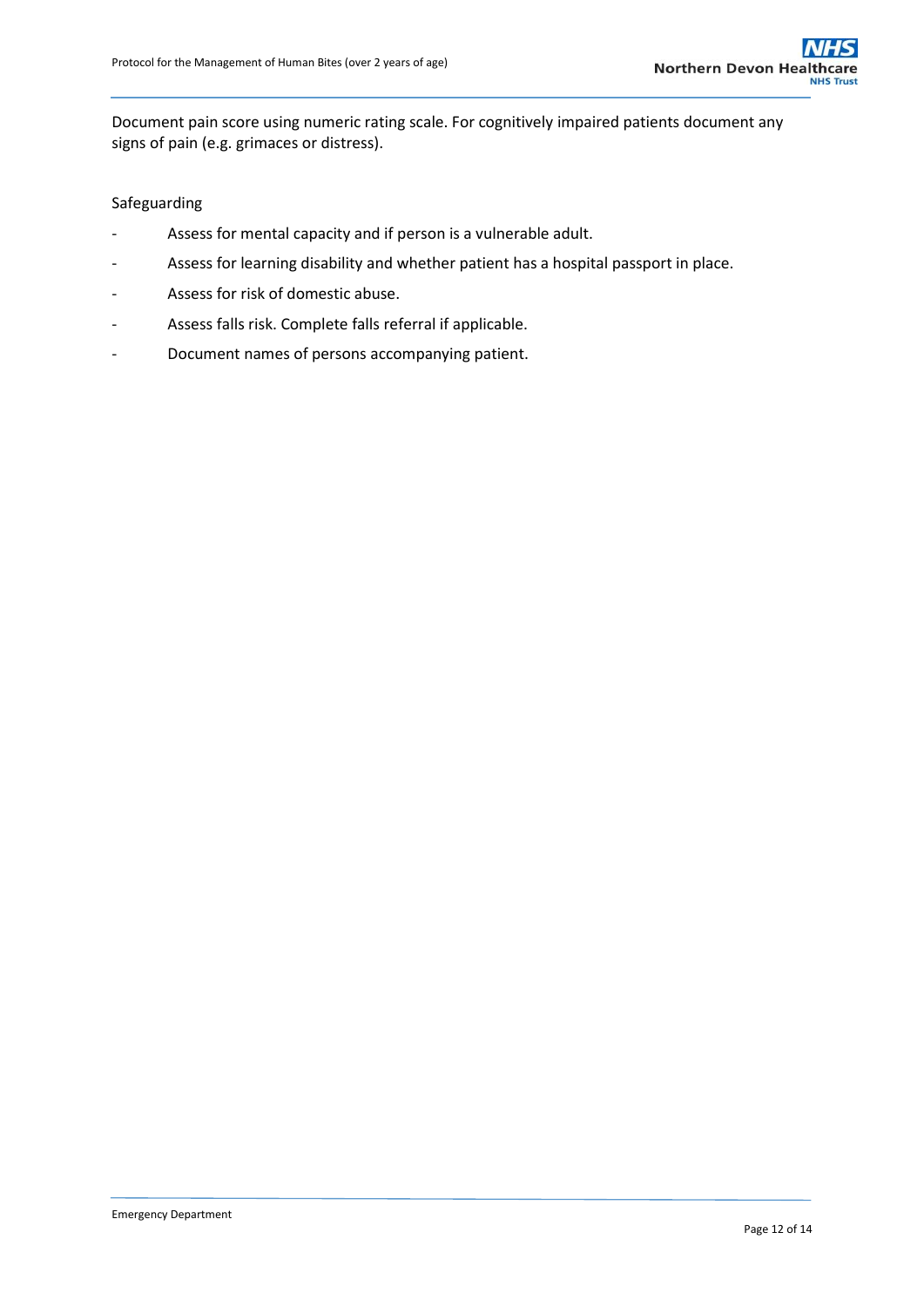## <span id="page-12-0"></span>**APPENDIX B – Essential Documentation for All Patients Attending Unit or Centre**

Child and Young Persons under 18 Years Old Consent Gain consent to be seen by a nurse practitioner Gain consent for treatment and sharing information Assess and document Gillick competency according to Fraser guideline if applicable. Document name of person(s) accompanying patient.

#### Clinical Presentation

#### If unwell assess for:

- Airway
- **Breathing**
- **Circulation**
- Disability
- **Exposure**

Record PEWS: if any one parameter is triggered transfer to secondary care or seek advice from medical practitioner.

Use guideline Traffic Light System (NICE) 2013 if applicable.

Use guideline Feverish Illness (NICE) 2013 if applicable.

Document pain score using FLACC, Wong Baker Faces or numeric rating scale.

#### Safeguarding

- Assess safeguarding
- Assess for domestic abuse in the home
- Assess for learning disability

DOCUMENT ALL FINDINGS IN THE CLINICAL TREATMENT RECORD AND ACT ON THEM FOLLOWING NDHCT GUIDELINES.